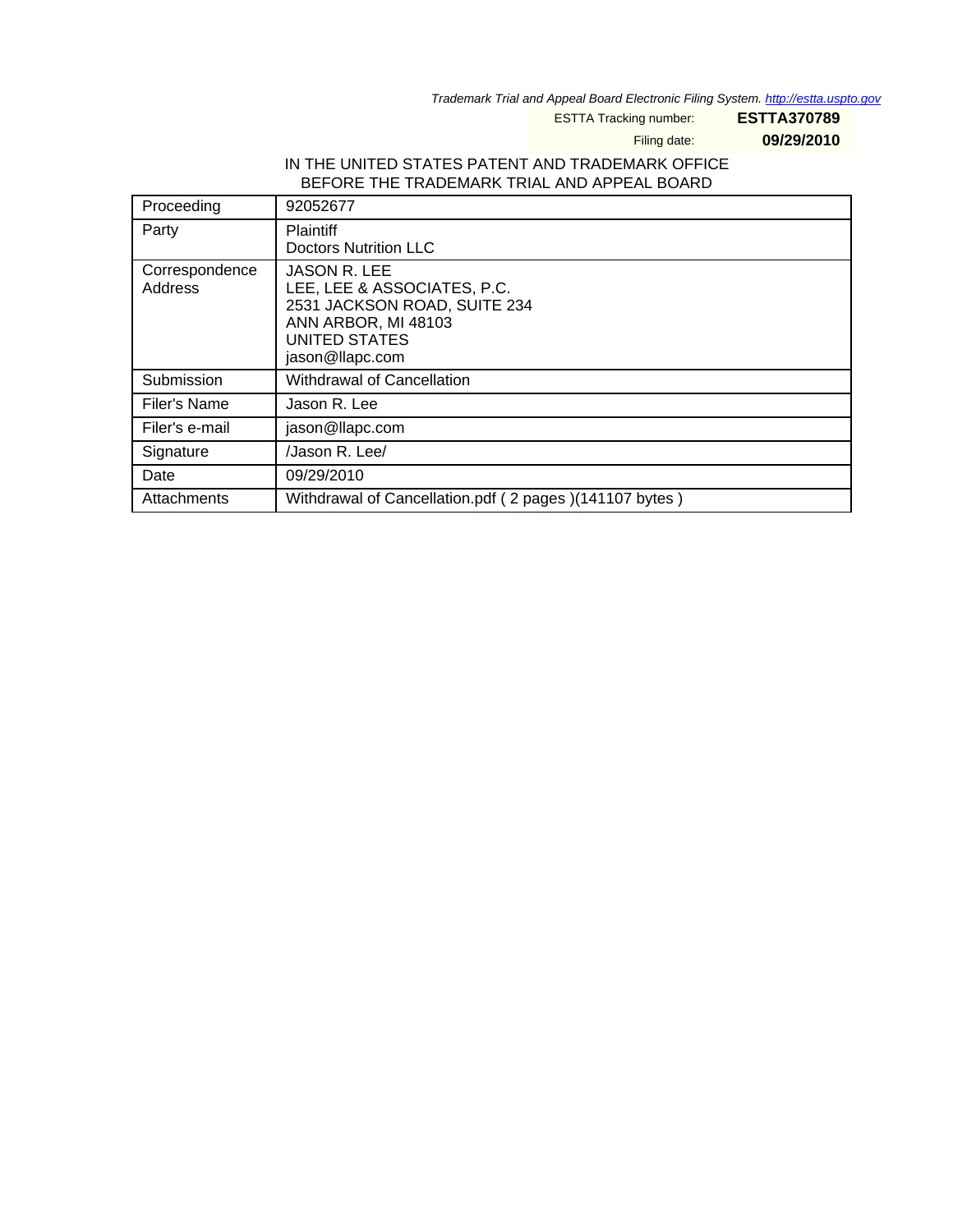#### **IN THE UNITED STATES PATENT AND TRADEMARK OFFICE**

## **BEFORE THE TRADEMARK TRIAL AND APPEAL BOARD**

| Doctors Nutrition LLC, formerly The Jimmy L Fox |  |                            |
|-------------------------------------------------|--|----------------------------|
| Janine D Fox USA Partnership                    |  |                            |
| Petitioner,                                     |  | Cancellation No. 92052677  |
|                                                 |  | In the Matter of           |
| v.                                              |  | Registration No. 3663306   |
|                                                 |  | Filed: January 21, 2009    |
| <b>DRS Nutrition LLC</b>                        |  | <b>Mark: DRS Nutrition</b> |
| Respondent.                                     |  | Published: May 19, 2009    |
|                                                 |  | Registered: August 4, 2009 |

#### **WITHDRAWAL OF CANCELLATION**

Petitioner, Doctors Nutrition LLC (Petitioner), a Mississippi Limited Liability Company, having its principal place of business at 721 Cowan Road, Gulfport, MS 39507, and Respondent, DRS Nutrition LLC (Respondent), a North Carolina limited liability company with a place of business in Benson, North Carolina, have amicably executed a coexistence agreement. In light of this agreement, and as expressly prescribed by this agreement, Petitioner now requests the immediate withdrawal of their Petition For Cancellation, No. 92052677, without prejudice.

Dates this 29<sup>th</sup> day of September, 2010.

Respectfully Submitted, Doctors Nutrition LLC

By: /Jason R. Lee/ Jason R. Lee, Esq. Attorney for Petitioner

Lee, Lee & Associates, P.C. 2531 Jackson Road, Suite 234 Ann Arbor, MI 48103 Tel: 866-400-2507